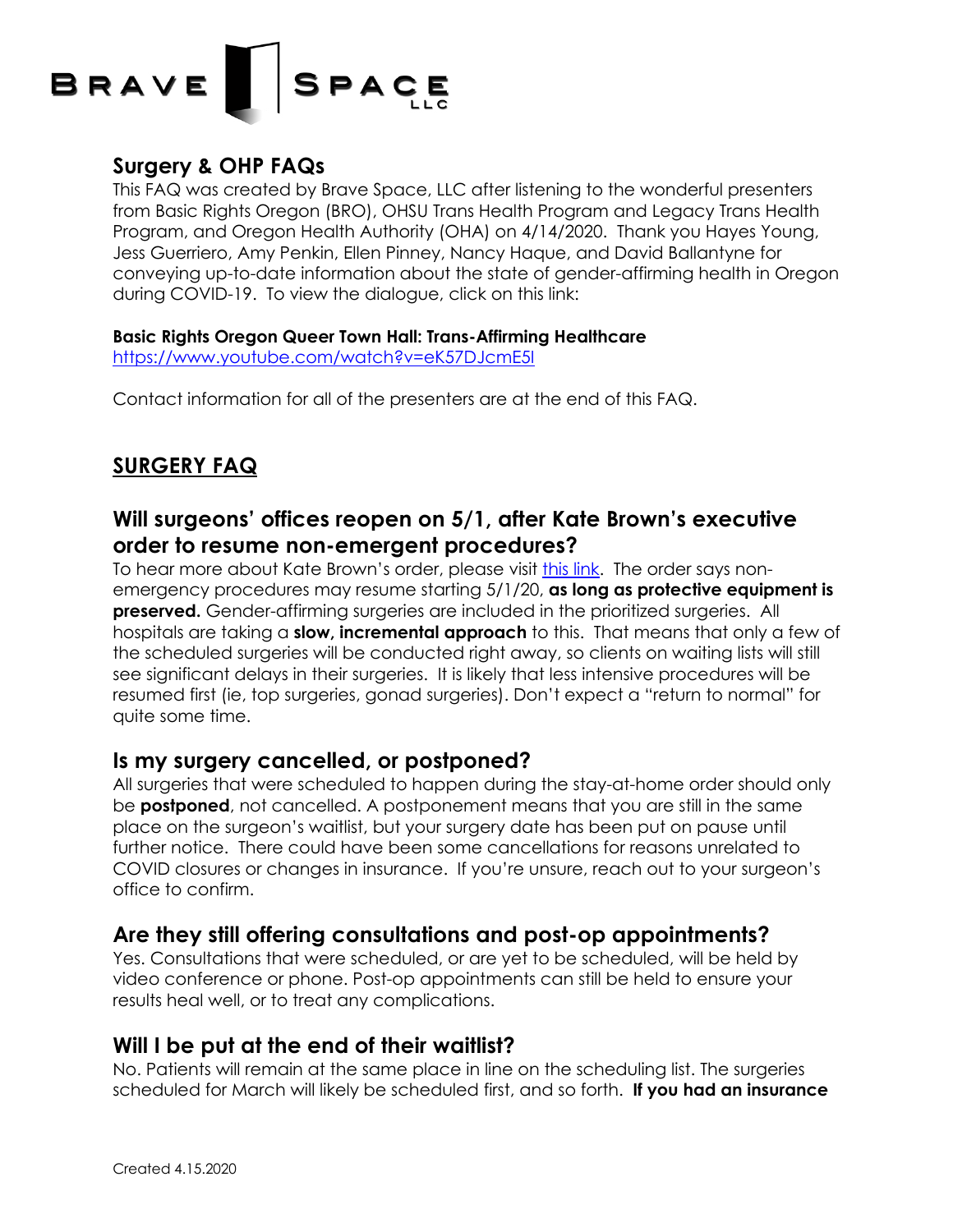

**change during this time, you will not lose your place in line, but you need to let your Surgeon's office know about the new insurance.**

#### **Does anyone get prioritized when they start rescheduling?**

The hospitals will take into account the length of stay in a hospital to recover, and use of supplies, when they start scheduling. Shorter day surgeries (ie chest surgeries, gonad surgeries) may be scheduled first because they do not require over-night stays in the hospital.

If you have extenuating circumstances, such as needing a surgery in between school semesters, have support people with restricted travel times, or other situations that require strategic scheduling, contact the Trans Health Program of your hospital system.

#### **When will surgery offices go back to normal?**

OHSU and Legacy Trans Health Programs are looking at this every day. Surgeries have been postponed for two very important reasons: your health and to make sure there are enough supplies in hospital systems. Every hospital system currently has at least one patient with COVID symptoms, which means the risk of exposure to other patients is very high. It also means that the use of supplies per patient—gloves, masks, gowns, beds, IVs, respirators, etc—is much higher to make sure they don't transfer the disease. **It is very important that patients seeking gender-affirming surgeries do not get sick while healing from surgery.**

Both programs have started daily evaluation of supplies, staff availability, quickness of hospital stays, the number of COVID patients at hospitals, and the danger of COVID exposure for other patients at hospitals, to determine when they will have the ability to resume surgeries. They are being very intentional because they don't want to offer you a surgery date, only to delay you again later because they made a mistake. Oregon's peak use of supplies/deaths is supposed to happen around 4/22. That's the FIRST time that hospitals may be able to say, "can we now have a plan 1, 2, and 3" for what happens as we enter a decline.

### **Why can't you give me a date, even if you cancel it again?**

The OHSU and Legacy Trans Health Programs understand how uncertainty about the future impacts all of our mental health. The challenge is that scheduling and cancelling can also increase despair and anxiety. It also requires more staff time to do that scheduling, which limits their time spent on patient care. They ask that if you are in distress, reach out to them or to a therapist.

### **Uncertainty is increasing my depression, hopelessness, suicidality. What can I do?**

We all know there is no easy answer that fixes this. Here are some ideas from others in the same situation for getting through it, day by day.

• Check out Brave Space's resources page, www.bravespacellc.com/resources for more info on finding a therapist, groups, other providers, and ideas.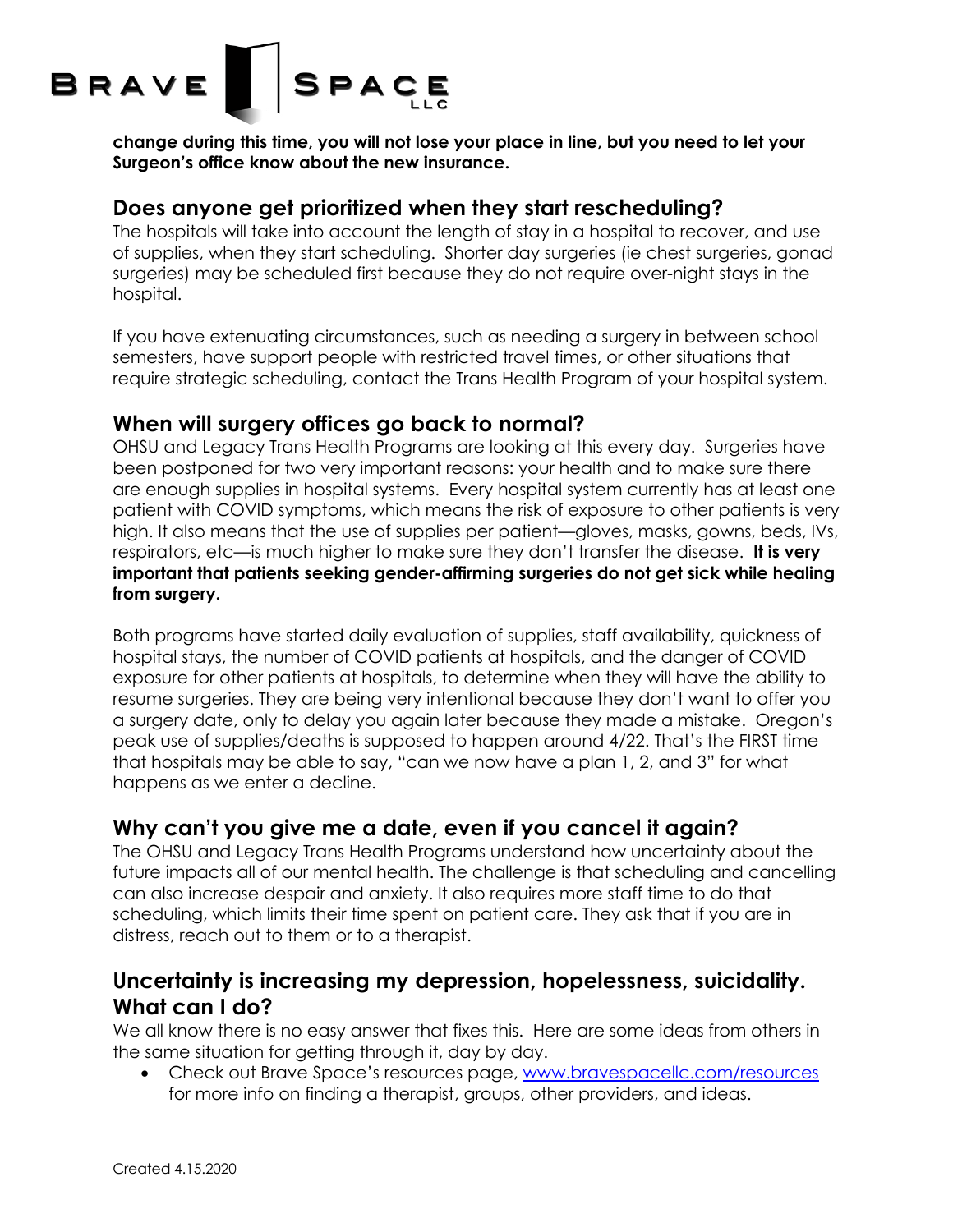# **SPACE** BRAVE

- Reframe "social distancing" to "physical distancing." See people virtually or in person to keep connections alive.
- If you're around a lot of folks that don't call you the right name/pronoun, or don't know you deeply, consider finding places that might happen.
- Create contracts with supportive people that you can check in on bad days and hear that you're not a burden.
- Join a chat group, talk to a counselor, see your affirming community more often. Being affirmed really makes a difference.
- **Trans Lifeline 877-565-8860** can offer affirming safety planning if you're in crisis.
- Use the privacy of right now to express your physical self—new outfits, new hair, new makeup. Take a pic of yourself in this "me" wear, and look at yourself. Affirm yourself.
- Make a game of it. Dark humor, or little ways to push back on the system in a playful way, matters.
- TransActive Gender Project's and SMYRC's Teen groups are online.

### **What do I do while I'm waiting to get my surgery?**

This is a good time to revisit your after-care plan. Did your insurance change? Housing? Support person's travel/stay? Yours or their ability to take time off work? Childcare needs change? Create your own Plan A, Plan B, and Plan C. Ask your therapist or friends to help.

Get all your forms ready—have your therapist letters and PCP referrals into the surgeon. Plan for your transport to/from surgery, identify your support people, get supplies, and plan for your after care. Check out Brave Space's Surgery Planning Guide if you want a lot of detail to think about!

## **My letter from a therapist might "expire" due to this delay. Will the surgeons or OHP require me to get a new letter?**

OHSU and Legacy will advocate for your letter's date and the authorization for surgery to be extended in order for you to get your care. If you have been told by a surgeon's office or OHP that you need an updated letter, contact that hospital's Trans Health Program first to see if they can help advocate for you. The OHA Ombudsmen program can also help advocate for extension of letters/auths. All of these programs will want to know if there is discrepancies between the types of OHP CCOs (see below for an explanation).

Brave Space will update letters we write with new dates without an additional appointment if your surgery is delayed over a year from our writing. If we didn't write it, you can ask your letter-writer to update the letter with a brief check-in and resend it. If your prior letter writer is not able to get you an update, contact Brave Space for an expedited letter: 503-486-8936, info@bravespacellc.com.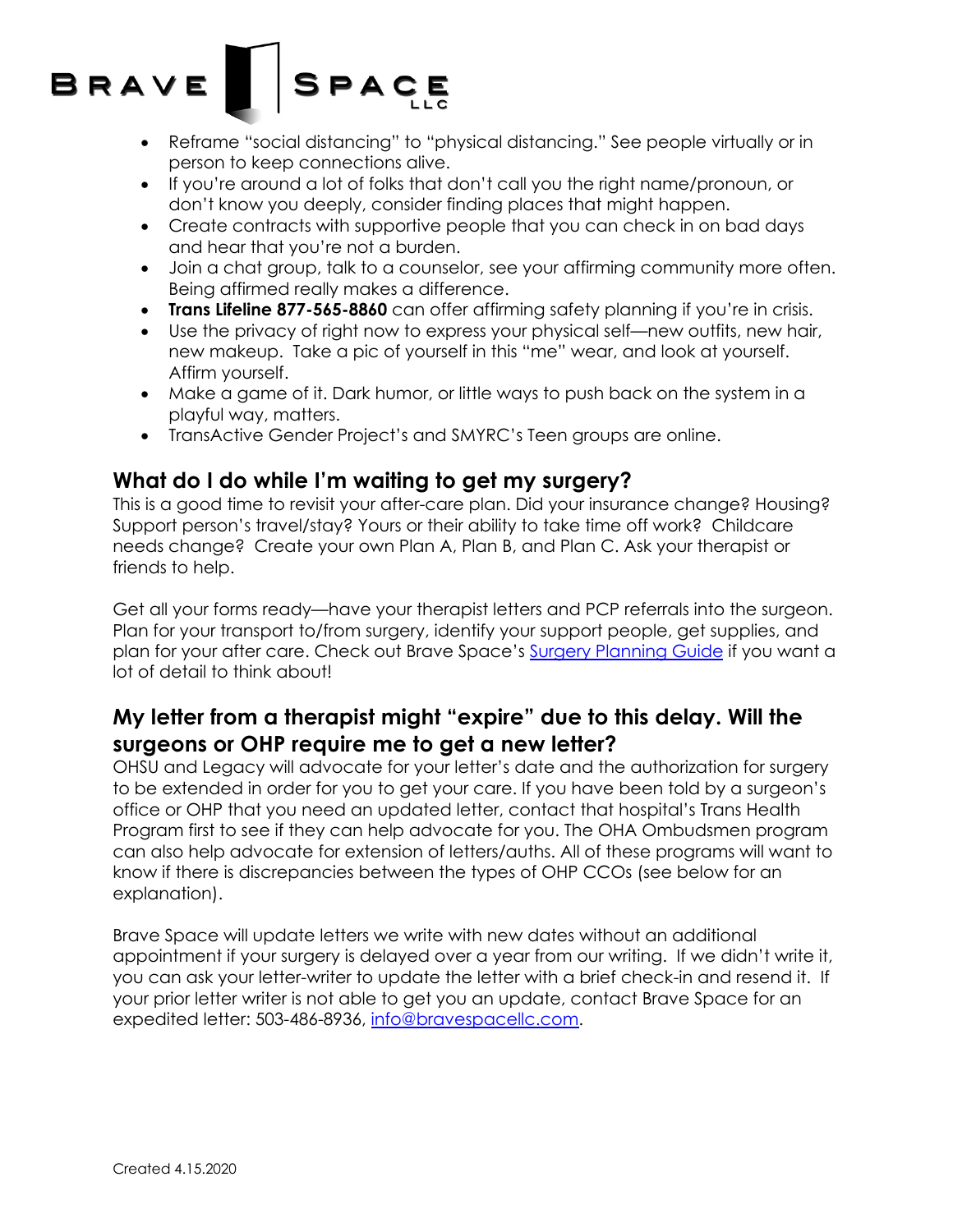

#### **INSURANCE FAQ**

#### **I have a renewal with OHP coming up. Will I lose my OHP insurance?**

During the current state of emergency, OHP benefits will not change for anyone who had benefits as of March 18, 2020 or later. This means:

- OHP benefits will not be closed or reduced for anyone who had benefits on March 18, 2020 or later. Even if you received a notice saying your benefits will end.
- You still need to report changes. Learn about what to report at OHP.Oregon.gov.
- OHP will not act on changes you report that would close or lower your benefits. For example, if your income increases, you must tell them. However, if the income increase means your benefits would end, they will not act on that change. During the emergency period, your benefits will continue.
- If you report changes through your online account, you may receive a message saying your benefits are being closed or reduced. Please ignore these messages. They are not able to stop sending them at this time.

#### **My therapist/I, as a therapist, can't keep seeing clients who have lost private insurance as they start OHP. What can we do?**

OHA's ombudsmen office wants to know if you're running into any barriers with contracting; find their contact info below.

- The therapist MAY be able to get a "Single Case Agreement" to continue seeing you.
- The client's member card should tell you the Coordinated Care Organization (CCO) that covers behavioral health. CareOregon Behavioral Health covers the metro region: 503-416-4100. Their website is https://careoregon.org/providers/behavioral-health-providers
- The therapist can call the CCO to determine if they could get a single case agreement, and what documents should be included. Therapists: know that you will need to submit a thorough mental health assessment and a treatment plan with SMART goals/objectives from within the last 2 months. Be sure to list COVIDrelated insurance changes as a reason for issuing the authorization.
- Therapists, please feel free to contact Kate Kauffman at Brave Space, LLC if you would like help filling out forms, billing, or other navigation: kate@bravespacellc.com.

If your therapist is not able to, or does not wish, to contract with OHP, you can find a list of therapists who take OHP on Brave Space's website, www.bravespacellc.com, or you can contact us for a referral at 503-486-8936, or info@bravespacellc.com.

#### **Will a switch in insurance cancel or delay my care?**

OHSU and Legacy have confirmed that they will not put you at end of line just because your insurance changed. Contact your surgeon to update them with your new insurance.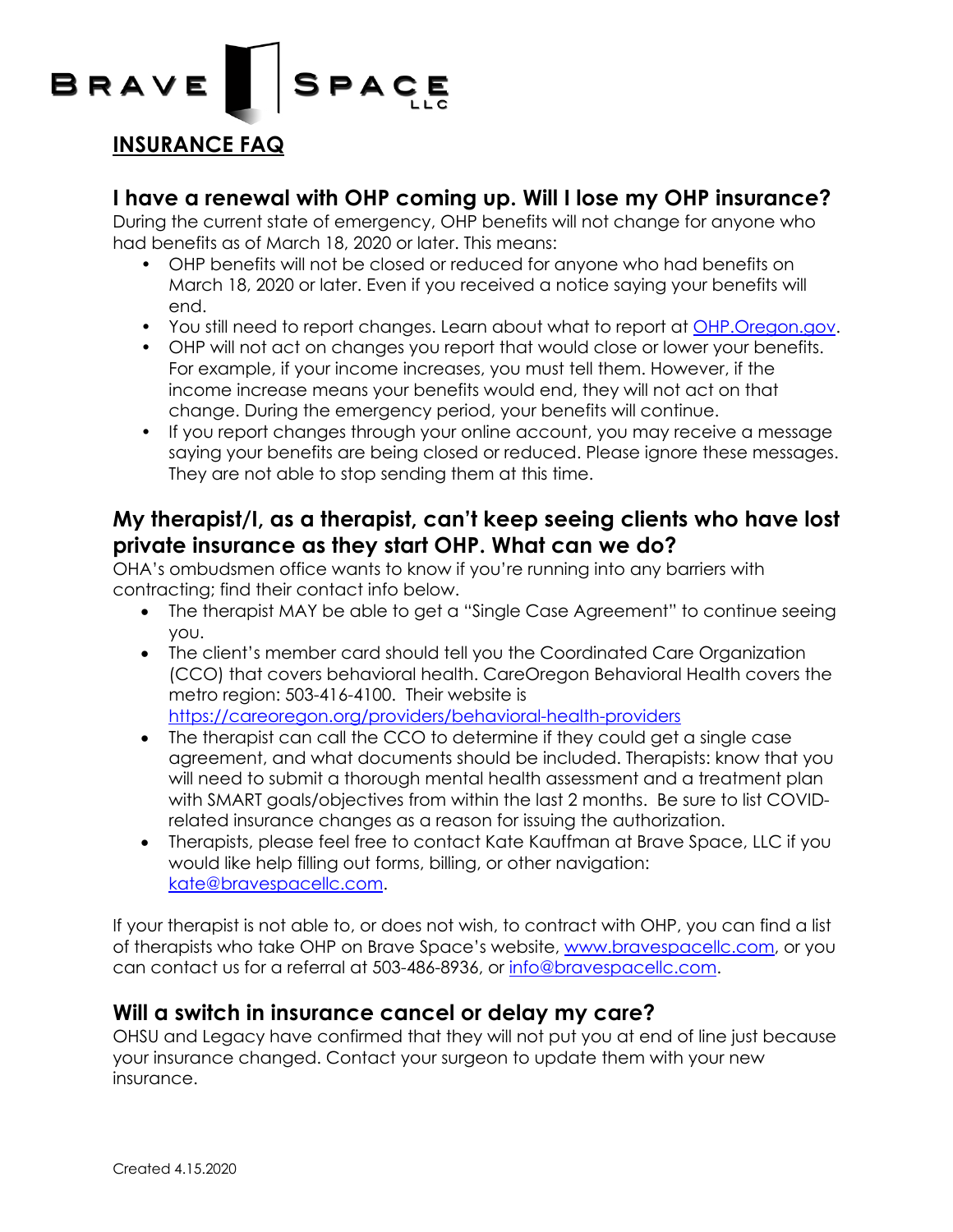## $\vert$  SPACE **BRAVE**

**I just switched from private insurance to OHP, and had already scheduled a consult or surgery. What do I do?**

- First, know that **you shouldn't lose your place on the waitlist due to an insurance change, UNLESS the surgeon's office does not take your new insurance.**
- Please read our Guide to Understanding OHP to better understand how OHP manages your insurance through 5 medical health plans. This matters because not all surgeon's offices take each health plan.
- Call your surgeon's office as soon as you know your new insurance type to see if they take it, and to start the authorization process.
- Your surgeon's office will submit your PCP's referral and your mental health letter(s) to your new insurance. The authorization may take 2-4 weeks to finalize.
- Surgeons often will not confirm a surgery date with you while this authorization is pending…but know that your place in line should remain the same to be scheduled, regardless of needing to get a new authorization.

## **How do I apply for OHP? What might delay my application?**

- You can apply online at: https://one.oregon.gov/
- You can fill out a paper application and mail/bring them to dhs office. Download the application at https://www.oregon.gov/oha/HSD/OHP/Pages/apply.aspx#apps
- You can use a community partner such as Cascade Aids Project or Outside In to help you apply. They can be reached at:
	- o Cascade Aids Project: https://www.capnw.org/health-insurance, 503.223.5907
	- o Outside In: 503.583.6659
- You can call OHP member services and can do it over phone (note their wait times can exceed 45-90 min): 800-699-9075

OHP will likely have delayed processing due to high demand. Applications can be delayed for the following reasons:

- If you don't include all required info (looke for the asterisks (\*) as mandatory questions)
- Your income info is accurate
- You don't submit proof of income
- You don't sign the document

## **Are there electrologists paneled with OHP to treat me?**

Most of the panelists agreed that there is a shortage of electrologists, and there are long wait times. Currently electrologists have postponed care during the stay-at-home order. Note that only pre-surgical site electrolysis is covered by OHP at this time.

Each OHP CCO independently addresses their contracting of electrologists, and each electrologist has to decide if they're able to contract and see more clients. Several organizations represented in these responses have advocated with the CCOs to contract more electrologists, but currently there is still a shortage.